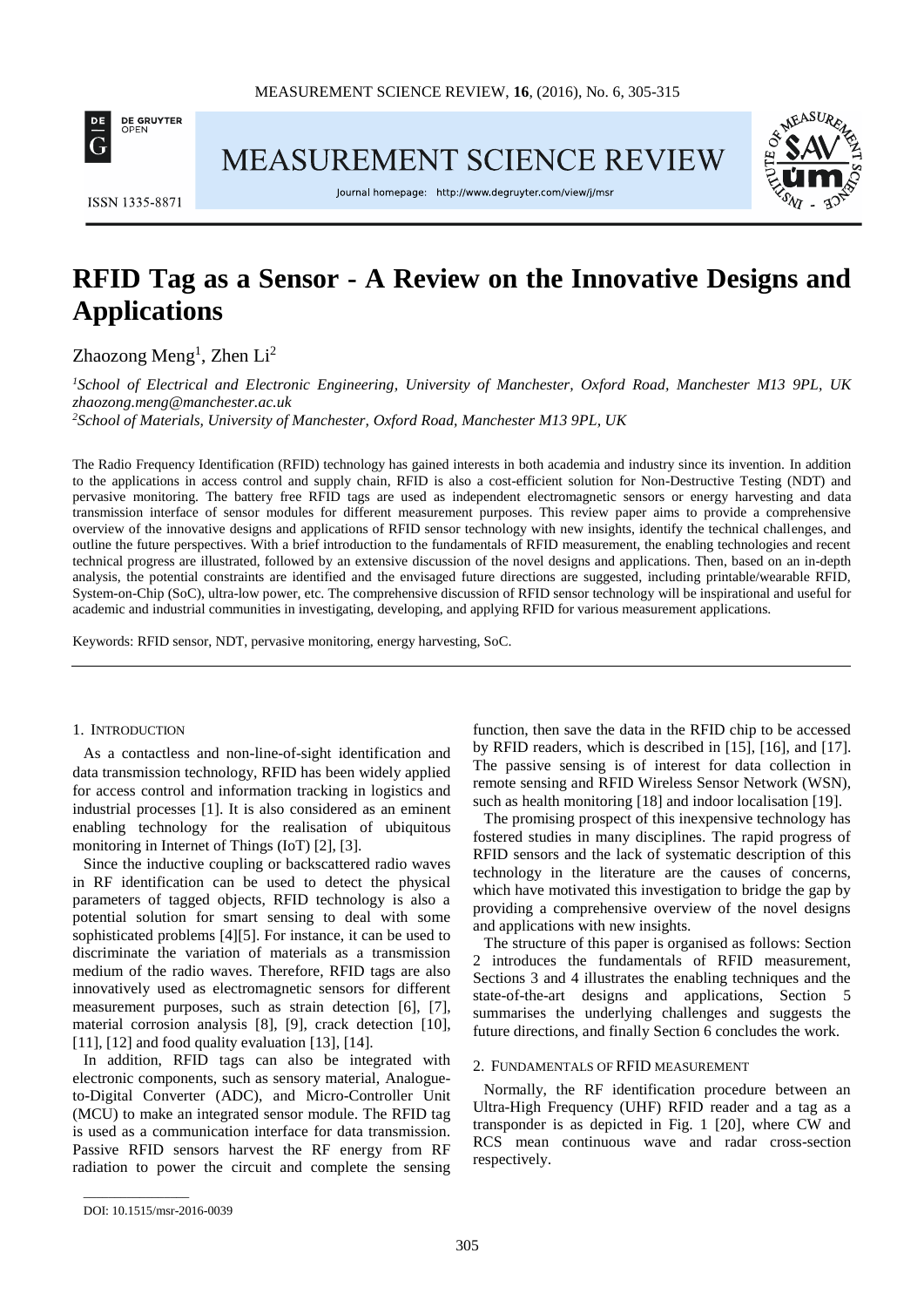Since RFID sensing is an extended function of RF identification, it fulfills the measurement function by taking advantage of variation in inductive coupling and RF backscattering caused by the objects under measurement. This section illustrates the methods of utilising RFID tags as sensors and their fundamentals.



Fig.1. Diagram of UHF RFID reading fundamentals.

## *A. Basics of RFID technology*

The RFID operates at a variety of frequencies which are summarised in Table 1. Both Low Frequency (LF) and High Frequency (HF) RFID operating in the near field and energy transfer is through inductive coupling. However, for UHF and higher like Super High Frequency (SHF) within microwave frequency range, the communication and energy transfer is in the far field through backscattering.

Table 1. Frequencies and reading range of RFID techniques.

| <b>RFID</b>       | <b>Operating</b>   | <b>Free Space</b>        |
|-------------------|--------------------|--------------------------|
| <b>Techniques</b> | <b>Frequencies</b> | <b>Reading Range</b>     |
| LΕ                | 125-134.3 kHz      | < 10.0 cm                |
| HF                | $13.56 \, MHz$     | < 1.0 m                  |
| UHF               | 860-960 MHz        | $1.0 - 12.0 m$           |
| <b>SHF</b>        | $2.45 - 5.8$ GHz   | Up to 100.0 $m$ (Active) |

For measurement, LF and HF are used more in metal materials and UHF and higher are used more for dielectric materials weaker in conductivity, such as concretes and food. Some RFID sensors are custom-designed, while some are compliant with certain global regulatory such as Electronic Product Code (EPC) Class 1 Generation 2 for UHF RFID [21]. The use of a fully standardised technology UHF RFID EPC Class 1 Generation 2 can benefit from plenty of Commercial Off-The-Shelf (COTS) components.

#### *B. RFID tag as an electromagnetic sensor*

The fundamentals of LF/HF and UHF RFID tags measurement are as shown in Fig. 2, and Fig. 3 represents the equivalent circuit of LF/HF RFID near-field coupling.

Basically, an RFID tag consists of an L-C-R parallel circuits. When an RFID antenna is put on a measurement object as a transmission medium of radio waves, its electrical properties *L<sup>2</sup>* and *C<sup>2</sup>* are changed. Assume the transformed resistance of the tag is *Z'*, the resonance frequency of the tag at the maximum point of the real part of *Z'* can be represented by:

$$
f_0 = \frac{1}{2\pi\sqrt{C_2 \cdot L_2}}\tag{1}
$$

 $R<sub>2</sub>$  in the circuits decides the bandwidth of resonance. When there is variation in  $C_2$  and  $L_2$  caused by the measured object, *f<sup>0</sup>* shifts.

In addition, Q-factor of the tag which is assumed to be a simple parallel resonant tank is defined by:

$$
Q = R_2 \sqrt{\frac{C_2}{L_2}} \tag{2}
$$

Therefore, by determining the *f<sup>0</sup>* and *Q*, and analysis of the variation in  $L_2$ ,  $C_2$ , and  $R_2$ , the electrical properties of measured objects can be obtained. This basic theory is explored in different ways for measurement purposes. For example, a material sensitive to moisture can be located on the substrate of a RFID tag to affect the electrical properties *C2* and *L2*. The moisture content can be obtained with a calibration procedure. UHF measurement based on RF backscattering RFID are similar in fundamentals.









Fig.3. Equivalent circuit of LF/HF RFID near-field coupling.

# *C. RFID tag as an energy harvesting and data transmission medium*

In addition to taking advantage of resonance frequency of the RFID antenna for measurement, the capability of RF energy harvesting for data transmission is another promising technique, which allows the integrated sensor module to be able to perform passive, batteryless and remote sensing.

To achieve the functions, an RFID antenna with matching network is connected to a RF-to-DC rectifier, which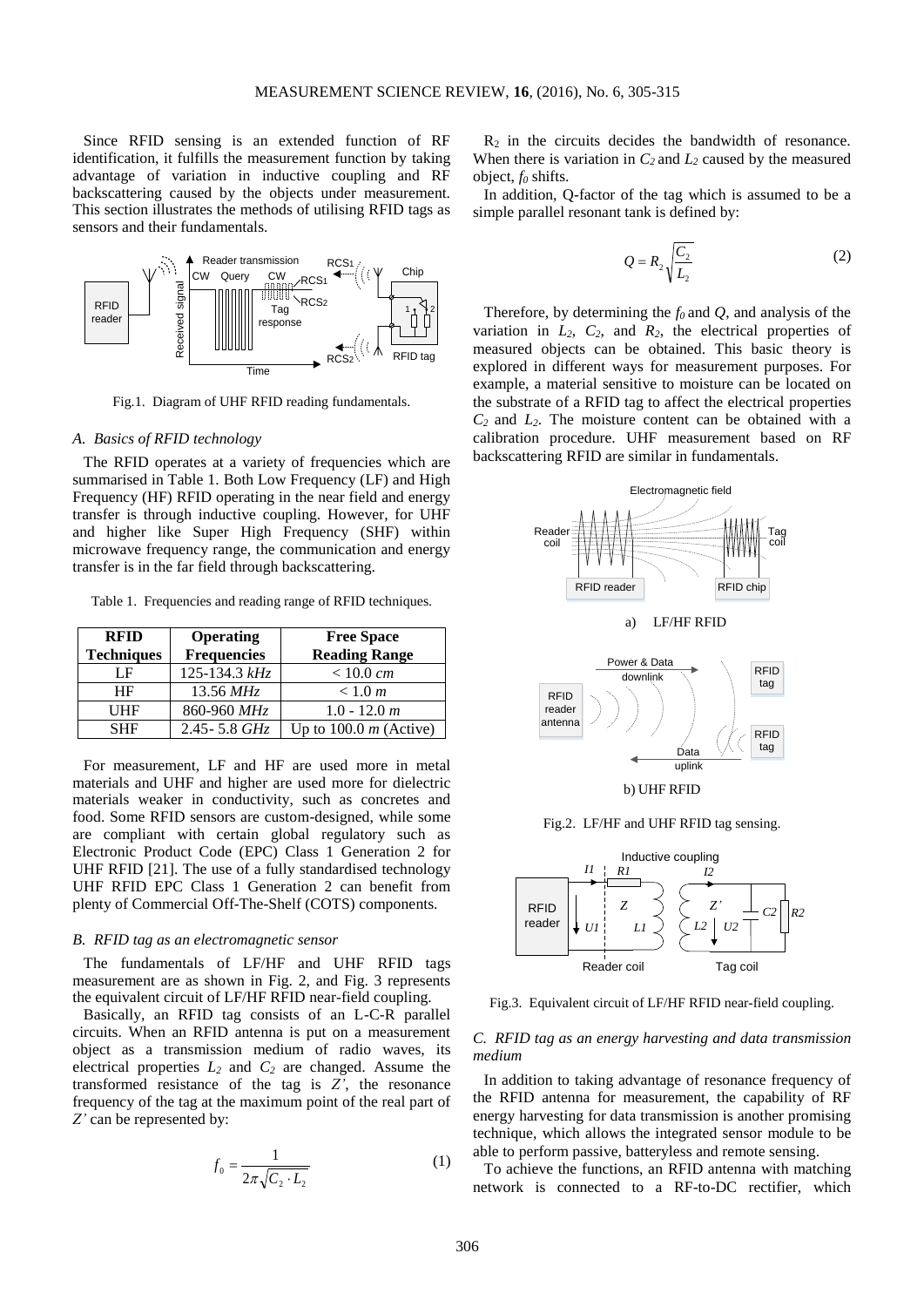generates DC voltage from RF signal. A charge pump with a voltage supervisor controls the charging and discharging of a storage capacitor. When the storage capacitor is charged, the voltage supervisor starts to discharge and power the MCU which collects sensor data and writes to particular data banks of the RFID chip that are readable by RFID readers. A reference circuits design is given in Fig. 4.



Fig.4. A reference design of UHF RFID sensor.

The passive RFID tag is a promising candidate to integrate with an ultra-low power sensor to constitute a batteryless RFID sensor. Some commercial RF-to-DC converters such as Powercast P2110 [22], I2C UHF RFID Gen2 ICs such as Impinj Monza X-2K, ultra-low power MCUs such as TI MSP430 serials are key enabling technologies [15]. The integration of sensor module and RFID module has allowed the sensors to transmit data conveniently in a wireless way, and is therefore widely investigated and applied [23].

Generally, RFID sensors are based on the two fundamental methods described above and their further extensions, and numerous novel designs and applications are conducted accordingly.

## *D. RFID sensing technology classification*

RFID sensors achieve measurement tasks in different ways. According to operating fundamentals, the related methods of RFID measurement can be classified into four categories: RFID electromagnetic sensor, RFID tag integrated sensor, RFID tag array, and RFID sensor networks. The former two kinds are commonly used, and the latter two are the functional extensions of the former. The different kinds and their fundamentals of measurement are given in Table 2.

Table 2. Categories of RFID sensor measurement.

| <b>Categories</b>                                                                                | <b>Fundamental of Measurement</b>                             |  |
|--------------------------------------------------------------------------------------------------|---------------------------------------------------------------|--|
| <b>RFID</b>                                                                                      | Normal passive RFID tag or chipless RFID, for                 |  |
| electromagnetic                                                                                  | which measurement is based on the analysis of                 |  |
| sensor                                                                                           | its spectral or phase characteristics                         |  |
| <b>RFID</b>                                                                                      | tag Integrated with a sensor module, RFID is used             |  |
|                                                                                                  | integrated sensor for energy harvesting and data transmission |  |
| RFID array for expanding measurement space or<br>RFID tag array<br>for localisation and tracking |                                                               |  |
| <b>RFID</b>                                                                                      | sensor Batteryless and low-cost solution for wireless         |  |
| networks                                                                                         | sensor networks monitoring                                    |  |

A plethora of studies on measurement of strain, crack, corrosion, temperature, moisture, gas, blood glucose, etc., localisation, and RFID WSN monitoring fall in the four categories. The prosperity of different kinds of RFID sensing technology is also the result of continuous progress of enabling techniques to be discussed in Section 3.

## 3. ENABLING TECHNIQUES OF RFID SENSORS

According to the fundamentals of RFID measurement described in Section 2, the advantages of RFID sensing are introduced by techniques of multi-disciplines, such as RF and antenna, RF identification components, energy harvesting, and integration of ADC and low power digital components. As one of the research focuses which are promising in practical applications, RFID technology has attracted many research efforts. This section illustrates the major enabling technologies that offer the RFID sensors with the addressed advantages.

#### *A. Innovation in RFID antenna design*

Antenna is a critical component of RFID tags. Its performance can be improved by introduction of new structures and materials. For example, in terms of shape of antenna, a novel 3-D cubic antenna for wireless sensor networks and RFIDs for environmental sensing is reported in [24], and this cubic design has achieved nearly isotropic pattern. In [25], an ultra-low-cost RFID tag is presented, which comprises a soft magnetic ribbon that is biased by an adjacent permanent magnet. The tag is read by measuring changes in the ribbon's magnetisation while applying magnetic AC and DC fields. With respect to material of antennas, a printable RFID antenna with low temperature processing of graphene ink is introduced in [26], and its feasibility has been demonstrated for low-cost printable RF applications. A highly conductive textile-based elastic RFID tag antenna is fabricated in [27] to introduce elasticity, flexibility, and mechanical strength. In addition, a flexible magnetic composite material is introduced for wearable RFID antenna [28], which potentially has enabled the significant miniaturisation of RFID antennas in UHF frequency band.

These novel designs of RFID antenna have either improved the performance of RFID tags or extended their scope of applications.

## *B. Chipless RFID*

Rather than to embed silicon integrated circuits for ID extraction, chipless RFID uses an electromagnetic signature for data encoding to reduce the cost of RFID tags [29]. The challenges facing the design of a chipless RFID transponder is how to perform data encoding without the presence of a chip. To this end, two general types of RFID transponders can be identified: Time-Domain Reflectometry (TDR)-based and spectral signature-based. The former transponder is interrogated by sending a signal with the reader in the form of a pulse and listening to the echo of the pulse sent by the tag, while the latter decodes spectrum features of RFID tags encoded using resonant structures. A Ultra-Wideband (UWB) impulse radar based reader is presented in [30],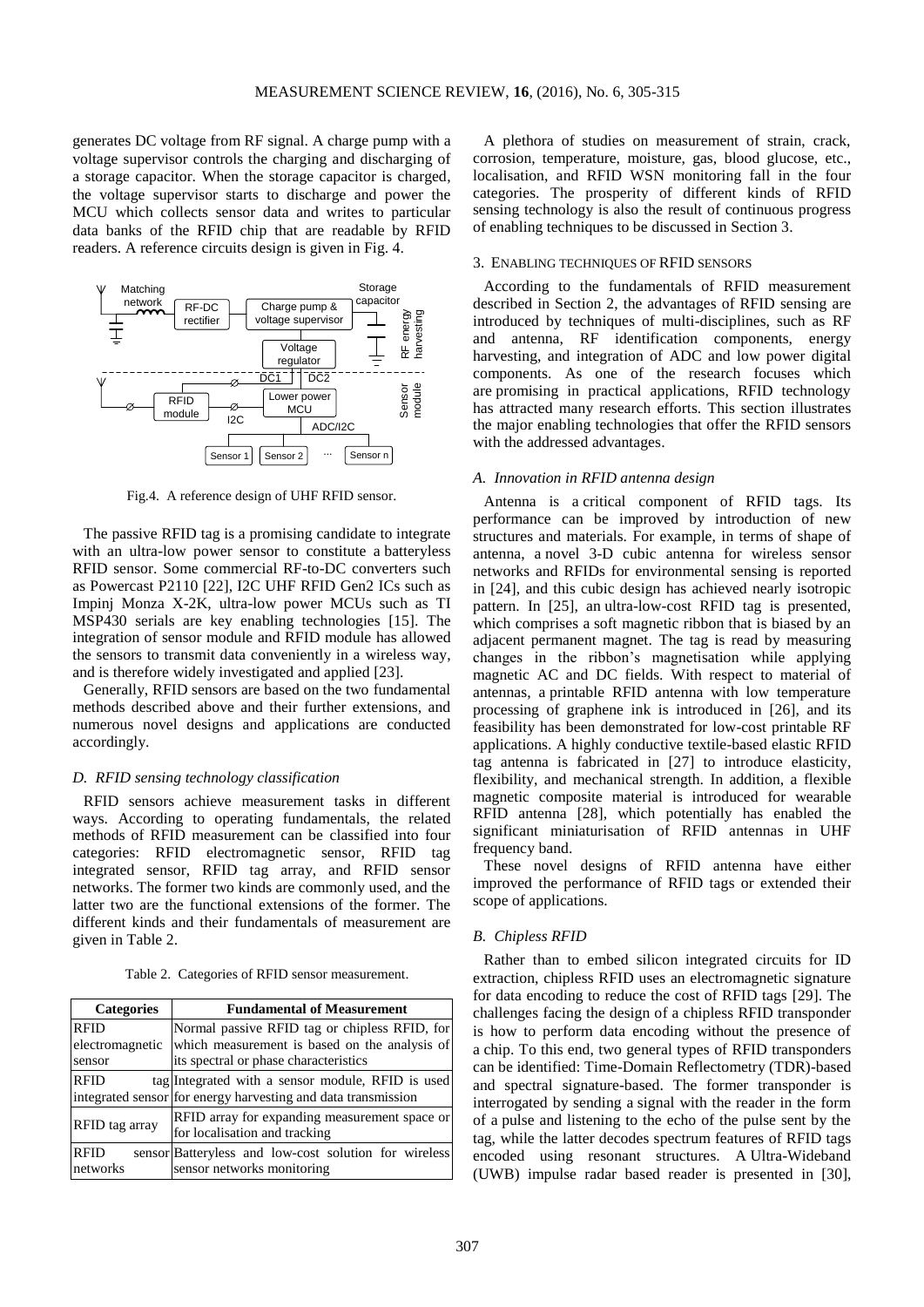which interrogates a chipless tag with a UWB pulse and analyses received backscatter in the time domain to obtain the IDs. A chipless RFID transponder based on phase encoded backscatter is proposed in [31], which comprises 3 microstrip patch antennas loaded with open circuited high impedance stubs. The antennas re-radiate backscattered signals with distinct phase characteristics that are encoded as hexadecimal bits for the proposed chipless RFID tag. A typical study on spectral signature-based RFID is to apply exciting RF to recognise metallic strip letters on dielectric substrate [32]. Results demonstrate the possibility to uniquely identify the alphabet with high certainty by observing the resonance peaks.

From the fundamentals and example applications described above, both TDR-based and spectral signaturebased chipless RFIDs are good candidates for RFID electromagnetic sensors.

## *C. RF energy harvesting and hybrid power supply*

RF energy harvester or RF-to-DC converter is a critical component in RFID tags, the function of which is to convert RF signal into DC voltage that can be used to power low voltage electronic devices. In order to fix the efficiency drop problem of Dickson's circuits due to turn-on voltage of diodes, the Metal–Oxide–Semiconductor Field-Effect Transistor (MOSFET) diode based Complementary Metal-Oxide-Semiconductor (CMOS) RF-to-DC converter is investigated in order to generate stable DC power with an appropriate voltage level [33]. In addition, some studies introduce novel hybrid powering solutions, such as semipassive solar-powered temperature sensor based on a timecoded UWB RFID tag, which is built up with simple COTS components [34]. In order to extend the reading range, optional battery is also included for some designs.

Both energy harvesting and hybrid power supply methods are effective approaches to extend the batteryless sensing advantage of RFID based sensing devices.

### *D. SoC RFID sensor*

In addition to energy efficiency, miniaturisation is also a key parameter of RFID based applications. As shown in Fig 5, integration of RFID technique with other modules on an integrated chip as a SoC device is a prospective direction and heuristic studies have already started. Investigation of integrating sensing materials on  $0.18 \mu m$  CMOS becomes common in laboratory studies [36], [37]. Highly integrated ICs with RF harvesting, DC regulator, ADC, and MCU are the future of RFID sensors and other wireless sensor nodes.



Fig.5. Implantable SoC RFID for glucose monitoring, [35].

### *E. Printable/wearable RFID*

Printable and wearable RFID that is compliant with available technologies and the safety standards is highly demanded. Printable RFID is a solution to produce low-cost and environment friendly RFID tags for identification and sensing applications. One promising solution is to use inkjet-printed RFID circuits on flexible and paper substrates to provide RFID sensing functionalities, which is as shown in Fig. 6 [2]. This method is more economical and environment friendly compared to traditional methods. Development of wearable RFID tags involving biomonitoring of human still remains challenging as the interaction of antenna with the human body results in efficiency and sensitivity degradation of RFID sensing. The effects of human body on a wearable UHF RFID is examined in [38] focusing on variation of antenna-body separation distance on the antenna properties. The measured three-dimensional radiation pattern is useful to peer investigations. A tag geometry combining folded conductors and tuning slots with numerical analysis and experiments is presented in [39], which has achieved a design applicable to any part of human body. Evidently, the printable and wearable RFID techniques have also expanded the application scope of conventional RFID tags.

The techniques either for improving the performance of RFID tag, or for integration of RFID with other disciplines have finally contributed to the RFID sensor technology. The continuous progress of enabling techniques in the above aspects has extended the functions of different RFID sensing technologies for measurement purpose and fostered some new applications in a variety of fields.



Fig.6. Inkjet-printed RFID sensor on paper substrate, [2].

The techniques either for improving the performance of RFID tag, or for integration of RFID with other disciplines have finally contributed to the RFID sensor technology. The continuous progress of enabling techniques in the above aspects has extended the functions of different RFID sensing technologies for measurement purpose and fostered some new applications in a variety of fields.

## 4. INNOVATIVE DESIGNS AND APPLICATIONS OF RFID SENSORS - A REVIEW OF THE STATE OF THE ART

With the continuous progress of enabling techniques, many novel designs and innovative applications of RFID sensor technology are reported in the literature. This section gives a brief introduction to the application areas, and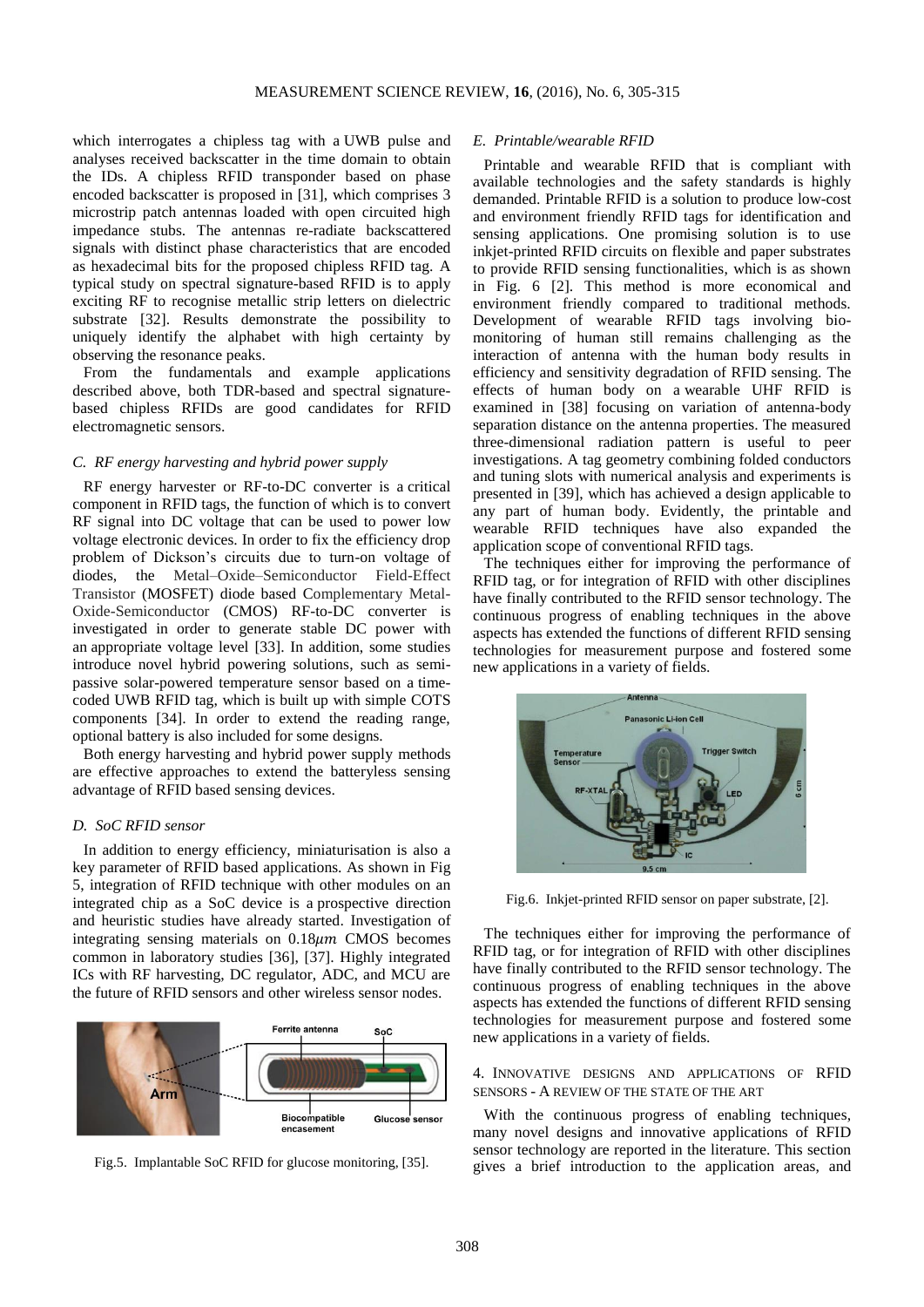classifies the reported designs and applications with the illustrations of some typical examples.

Batteryless, miniaturised, remote sensing, low-cost, easy fabrication and integration are key advantages identified that make RFID sensors accepted in a wide range of applications. From the perspective of application fields, the categorisation of RFID sensors and the variables to be measured in order to fulfil the functions are given in Fig. 7.



Fig.7. Applications of RFID sensors.

## *A. Structural health monitoring (SHM)*

Monitoring mechanical conditions of critical structures so as to prevent catastrophic failure is a very significant task. RFID sensors that can be used for passive, non-destructive and remote evaluation are widely applied. Commonly, the structure under test is examined by measurement of deformation, crack, corrosion, and strain. For high conductivity materials like metals and carbon fibre composites, the penetration of electromagnetic signals is limited. Thus, only the surface damage can be detected [12].

With respect to crack detection, a Surface Crack Antenna Reflectometric Sensing (SCARS) is introduced in [10], which implements chipless RFID for pervasive and wireless detection to identify the length and orientation of surface crack in structural materials. A crack width RFID sensor based on high sensitivity phase detection of passive RFID is presented in [11]. The described sensor can detect submillimetre deformation occurring on the object. In addition, an RFID antenna for detection of surface crack in civil infrastructure is introduced in [40], which also proposes a solution to improve spatial coverage with 2-D grid of tags.

In terms of corrosion detection, LF RFID is applied to characterise steel corrosion in [8], and experiments demonstrate the sensitivity of this RFID Wireless Power Transfer (WPT) solution. An RFID based sensor for corrosion monitoring of reinforced concrete structures is presented in [9], which can perform linear polarisation, open circuit potential and temperature measurements. Test results can show the initiation and progression of corrosion with obtained linear polarisation resistance measurement. In addition, a batteryless RFID based embedded sensor is proposed for long-term structural health monitoring in [41] to monitor the corrosion, temperature, and humidity level in reinforced concrete structure.

RFID sensor strain detection is also widely investigated. Intel Wireless Identification and Sensing Platform(WISP) is modified to interface with a foil resistance strain gauge for uniaxial tension tests of carbon fibre composites [6]. The results show excellent agreement with the prediction of NASTRAN finite element model. A Breakage-Triggered (BT) strain sensor integrated with an RFID tag for wireless communication is designed to perform non-contact scanning of structural deformation condition [7]. This system can rapidly identify the spot where the stain has surpassed the threshold pre-set by engineers and decision makers. A flexible and stretchable inductor-capacitor (LC) resonator based chipless RFID tag fabricated by stamping with silver nano ink for strain sensing is presented in [42]. A single tag and multiple tags identifications are achieved by changes in resonance frequency, and results agree well with theoretical calculation. A dual-interrogation-mode method combining chipped and chipless RFID to detect embroidered RFID strain sensor is described in [43]. This work validates a dual interrogation mode and proves that chipped RFID sensor tags can be detected accurately utilising backscattering RCS measurements.

According to the above studies, passive RFID is widely applied for non-destructive testing, and the principle of measurement is to identify the shift of resonance frequency due to variation of structural conditions. There is also investigation that uses 2D array to extend spatial coverage. The application of battery free RFID sensor has alleviated the constraints caused by various measurement conditions, which has been provided a promising and inexpensive remote sensing solution for structural health monitoring.

## *B. Environment monitoring*

RFID sensors are also applied for environment monitoring mainly on measurement of gas, humidity, and temperature.

Gas detection is a typical case of environment monitoring applications. A batteryless UHF RFID tags coated by different sensitive layers for volatile compounds detection and ambient sensing is described in [44]. Results are encouraging while packing four RFID sensors into a compact array still remains an open issue due to an increase in cross sensitivity of each tag. A single-wall Carbon Nanotube (CNT) buckypaper based RFID tag as a low-cost and maintenance free sensor solution for NH<sup>3</sup> measurement is investigated and verified by experiments in [45]. An inkjet printing method to deposit single-walled CNT film on a fully printed UHF RFID module on paper to form a wireless gas sensor node for toxic gas detection is introduced in [46]. This work demonstrates the feasibility of inkiet-printed CNT for RFID enabled sensor nodes.

For humidity measurement, [47] presents a prototype passive wireless UHF RFID sensor for humidity monitoring in a built environment through far-field backscatter coupling. This sensor is implemented by incorporating a humidity sensitive polyimide film onto top surface of RFID tags. Some proactive investigations attempt to integrate sensor elements to RFID chips to build SoC modules. A UHF RFID tag with ultra-low power, small size, high resolution temperature sensor adopting a double Voltage Controlled Oscillator (VCO) is fabricated using the SMIC CMOS  $0.18 \mu m$  EEPROM 2P4M process [48]. These properties allow the use of the RFID tag as a batteryless sensor for a long-range wireless temperature monitoring. In [49], a capacitance humidity sensor with a co-integrated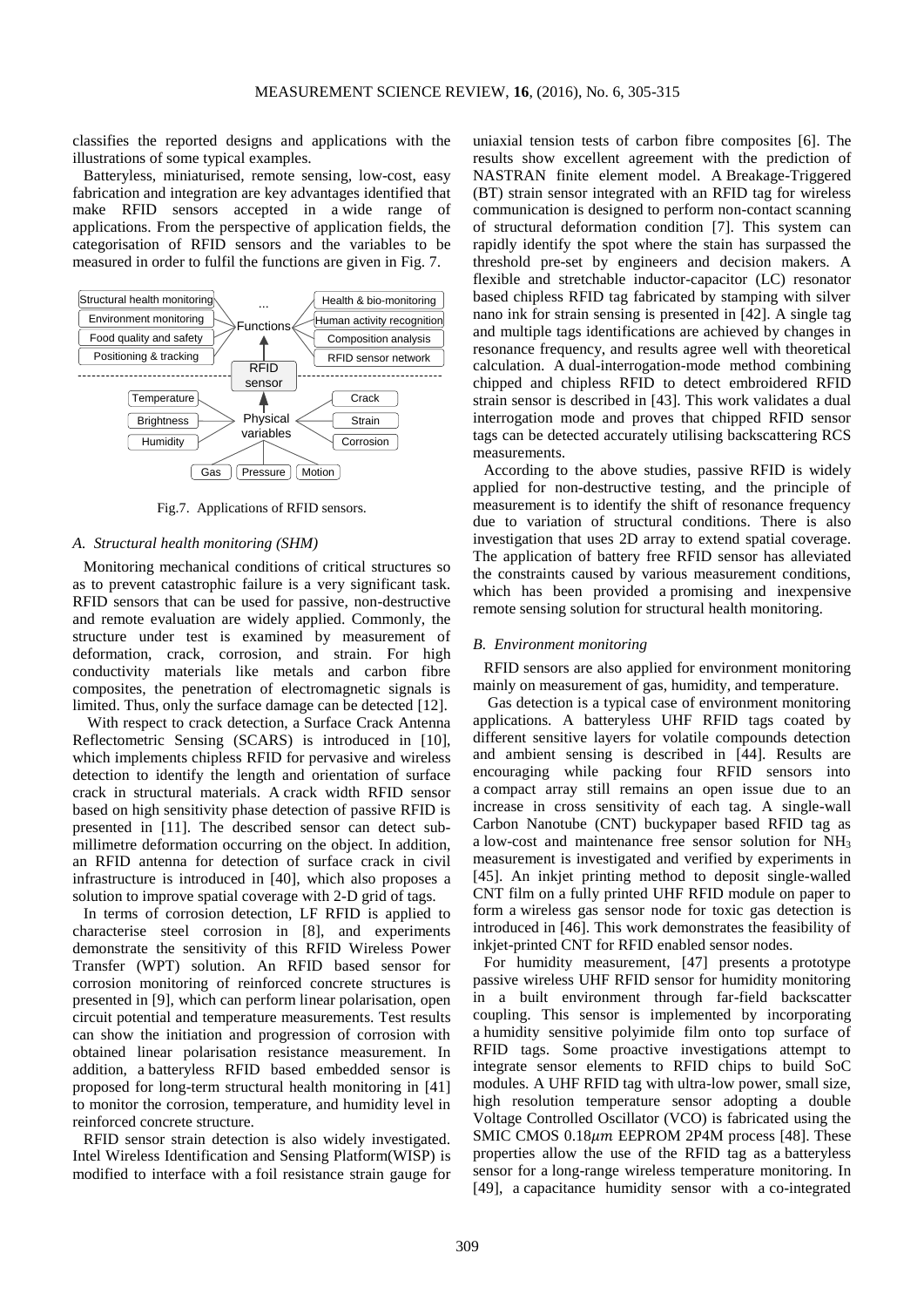energy efficient Capacitance-to-Digital Converter (CDC) which is implemented on a  $0.16 \mu m$  CMOS technology is presented. Measurement results prove that it achieves a resolution of 12.5 bits with a measurement time of 0.8*ms*, while drawing only  $8.6\mu A$  from 1.2*V* power supply which outperforms the state-of-the-art in capacitive-sensor interfaces in terms of energy efficiency. An RFID based capacitive humidity sensor tag fabricated by  $0.18 \mu m$  CMOS process with a top metal layer deposited to form a interdigitated electrodes filled with polyimide as humidity sensing layer is presented in [50]. With 0.5*V* power supply, results show excellent linearity, hysteresis and stability. In addition, printed LC resonator structures are also investigated for humidity detection. A two planar LC resonators RFID humidity sensor tag operating wirelessly through inductive coupling for short-range item tracking and humidity monitoring is presented in [51]. The RFID humidity sensor provides excellent sensitivity and reasonable response time to humidity. Applying the fundamentals of RFID tag resonance frequency shift measurement, an inductor coil and an interdigitated capacitor are developed by screen printing and inkjet printing to form an LC resonator for humidity detection in [52].

With respect to RFID temperature sensor, there are plenty of investigations reported in the literature. An investigation of RFID sensor application for soil solarisation purposes is presented in [53]. RFID temperature sensors are evaluated and results demonstrate that it is an easy-to-use and cheap tool to support the decision-making process during longterm treatment like solarisation. A  $0.18 \mu m$  CMOS SoC passive RFID tag with an embedded temperature sensor for UHF EPC Gen2 is introduced in [54]. The proposed gaincompensation technique and low-power time-readout scheme decrease sensing error and power consumption.

From the above studies, it is found that integration of RFID tag with various sensing techniques is effective and promising way for environment monitoring applications.

## *C. Food quality and safety*

Food quality and safety is an area electromagnetic sensors are preferred since they can test the internal of food and satisfy the hygienic requirements. The inexpensive RFID sensor solution is a competitive alternative for food quality assessment. Examples of applications include monitoring of freshness of fruit, milk, fish, and bacterial growth, etc. [14].

An approach to modify RFID tag with chemically sensitive conductive composites is introduced in [55] to detect different biogenic amines associated with food spoilage. The RFID response is then dependent on amine concentration, tag initial resistance, and type of biogenic amine. UHF RFID is applied to detect contamination and meat quality in [13]. The contamination of food can be obtained, provided the variation of food permittivity over time due to aging is known. An RFID sensor system for vegetable freshness monitoring is proposed in [56], which is designed by integrating an oxygen and carbon dioxide concentration sensor with a RFID tag for wireless data transmission. In a similar way, an HF RFID based sensor for monitoring of freshness of packaged vegetables based on measurement of temperature and humidity is presented in [57], which has extended the reading distance to 30*cm*.

Differently, a multi-sensor RFID tag uses both HF and UHF in [58], which can check quality of food and also monitor the distribution of food with the two frequency bands. An ultra-low power CMOS temperature sensor is proposed targeting at RFID food monitoring applications by employing serially connected sub-threshold MOS as sensing element in [37], which reaches 119*nW* power consumption at room temperature. Validation study on milk freshness is conducted, and model equations are obtained based on experimental studies. In addition to individual measurements, the RFID sensor is also integrated with WSN technology for food quality monitoring and control in a wireless network with databases [59], [60].

Since food materials are usually not bulk materials of regular shapes, RFID is seldom used as an electromagnetic sensor but more for data transmission of integrated sensors for PH, temperate, and moisture content, etc.

# *D. Positioning and tracking*

Due to the strengths in non-line-of-sight, object positioning and tracking based on RFID technology is another widely accepted use case, including the localisation and tracking of vehicles, equipment, robots, and human, etc.

An RFID positioning approach for connecting vehicles as an alternative when GPS is not available is proposed in [61]. In this approach, RFID tags are installed on the road surface and a tag reader is on-board in vehicles. Low-cost and reasonable accuracy are the strengths of this solution. A Real-Time Location System (RTLS) for hospital equipment tracking with RFID technique is presented in [62]. The system utilises passive RFID tags mounted on flooring plates and several peripherals for sensor data interpretation and achieves the desired accuracy.

A partially observed feedback controller for a wheeled mobile robot is presented in [63], where the feedback signal is in the form of noisy Received Signal Strength Indicator (RSSI) emitted from RFID tags. The proposed controller requires neither an accurate mapping between the line-ofsight distance and the RSS measurement, nor the linearisation of the robot model. In [64], differential evolution approach is applied in an RFID sensor deployment for mobile robot localisation. An RFID based system performs both real-time monitoring of body temperature and location of the body is demonstrated in [65], where the RFID chip's integrated sensor is used for temperature detection, and reference tags and a multiple-antenna time division multiplexing system are used for localisation with a K-Nearest Neighbours (KNN) algorithm.

For RFID positioning and tracking, there may be uncertainties, gap, and errors due to the speed of objects or the arrangement of RFID tag array. The calibration methods and algorithm to eliminate these errors are critical to the accuracy of measurement. Least Mean Square (LSM), Interactive Multiple Model (IMM)-based global fusion, Kalman Filter algorithm, hierarchical fusion algorithm, Heron-bilateration location estimation, etc. are investigated [19], [66], [67]. In order to solve the multi-path phenomenon of RSSI based RFID indoor localisation, algorithms SA-LANDMARC and COCKTAIL are proposed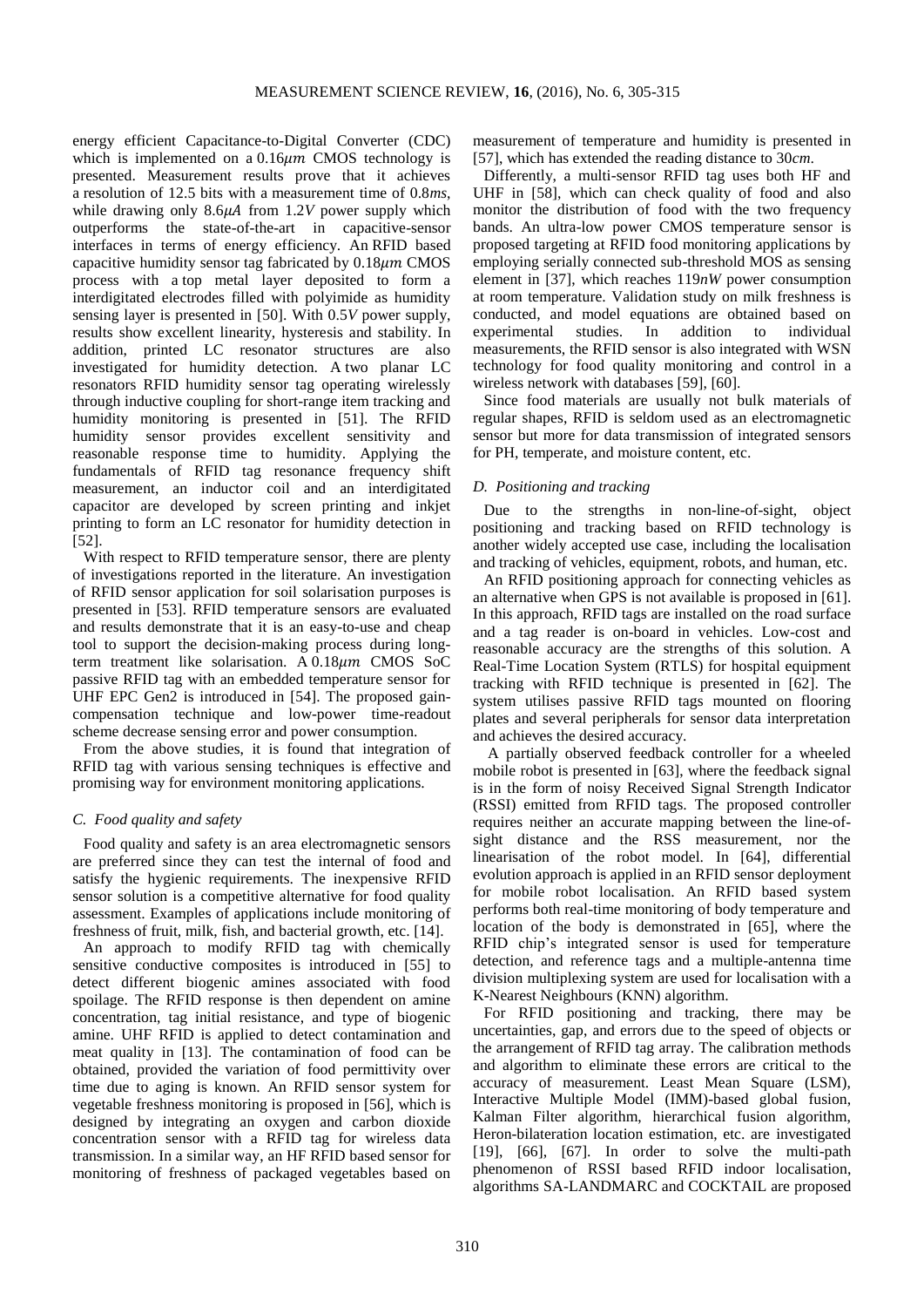to improve accuracy and scalability for RFID WSN localisation in [68], and the accuracy can reach 0.7*m* and 0.45*m* respectively.

## *E. Health monitoring and bio-monitoring*

Newly invented digital health devices have emerged frequently in recent years. Applications of RFID for health monitoring and bio-monitoring have also begun to happen.

One direction is to take advantage of the strength of RFID sensor in remote sensing for health parameter monitoring. A set of frameworks based patient life cycle and time-andmotion perspectives is introduced in [69] for making use of RFID information system to offer benefit for patient care and hospital operations. An investigation combining RFID real-time remote monitoring of body temperature and the location is introduced in [65], which is considered to be of interest in disaster relief. A long range UHF RFID sensor designed using  $0.35 \mu m$  CMOS standard process is presented in [70], which allows an ID and a temperature reading range of 2*m* from a 2*W* effective radiated power reader. Test results demonstrate potential of the sensor as a batteryless solution for wireless human body temperature monitoring.

Another direction is to innovatively make use of the electromagnetic field of RFID tag for measurement. A wireless powered implantable electromagnetic sensor tag for continuous blood glucose monitoring is presented in [35], which is remotely powered by 13.5*MHz* RFID for sensing and communication. This system can produce reliable and accurate measurement of glucose, which is of interest by clinical and patient care. An epidermal passive strain sensor using UHF RFID tags is presented in [71], which intends to detect eyebrow or neck skin stretch to offer the possibility of allowing paraplegic patients to control wheelchairs. In [72], an adhesive RFID sweat sensor bandage is reported, which can be made completely intimate with human skin for chronological monitoring of biomarkers in sweat.

There are many innovative applications for RFID health monitoring and bio-monitoring, and the studies in this field will go broader and deeper in the future.

## *F. Human activity recognition*

Another potential application is human motion detection which is of interest for hospital patient care and elderly care. A single passive body-worn RFID sensor attached over clothing for recognising activities, such as walking and transfers out of beds or chairs in the context of ambulatory monitoring is reported [73]. A prototype sensor-enabled RFID system consists of RFID tags paired with proximity and movement sensors for arm activity monitoring is presented in [74]. Test results demonstrate the reliability and validity in individuals with unimpaired movements. A new tag geometry combining folded conductors and tuning slots which also includes a passive motion detector is introduced in [39]. The measured performance indicates a possible application of these body-worn tags for continuous tracking of human movements. A study on wearable RFID based system for real-time activity recognition is conducted in [75], where recognition is realised by exploiting RFID radio patterns towards easy-to-use solution and high detection coverage. In addition to custom-designed systems, there are specific RFID based platforms suitable for human activity detection, such as iGlove, iBracelet, and WISP [76]. Compared to visual based activity recognition, strengths of RFID based system lie in low-cost and privacy protection.

## *G. Composition sensing and analysis*

Although not widely investigated, it is an innovative solution to apply RFID sensors for material composition analysis. The conventional passive HF RFID tag is applied for chemical sensing in [77] by coating the RFID tag with chemically sensitive films to form a chemical sensor. By using multivariate statistical analysis tools, the sensor is capable for position independent analyte quantification. Chipless UWB RFID is applied for non-destructive wireless concrete quality measurement in [78]. The measurement is based on detection of the delay between two scattering modes induced by permittivity changes in the concrete, and composition of concrete can be remotely detected and classified. Since electromagnetic wave of RFID is sensitive to materials of different permittivity, composition analysis with RFID is feasible. However, a systematic calibration of the measurement might be a challenging procedure.

## *H. RFID sensor network*

There have been numerous efforts applying RFID to form a sensor network. By integrating the RFID tags as sensor nodes, an RFID sensor network can be built to perform various measurement tasks. The architecture and technical issues of integrating RFID into WSN is analysed in [79], and three forms of new architectures are proposed with discussions of the feasibility and technical challenges. An RFID sensor network is introduced in [68] to solve the environment factors and multi-path problem in RSSI based localisation. The system consists of a few nodes, each of which acts as both transmitter and receiver. The final location of target is estimated by using the RSSI relationship between the target tag and candidate reference tags. The system design of a UWB-RFID network for tag localisation in IoT applications is presented in [80], and it is found that the architectural choice is strictly application dependent, and must account for costs, complexity, energy efficiency, backward compatibility and performance. It is evident that the architecture design is significant to the success of an RFID sensor network application.

From the above discussion, we can find that RFID sensor technology becomes more and more prosperous. It has penetrated into numerous disciplines and integrated with a variety of new emerging research directions and application fields. The innovative applications of RFID sensors have significantly facilitated and sometimes revolutionised the measurement and monitoring solutions.

## 5. DISCUSSION

From the applications illustrated in Section 4, RFID tag is already considered as a very useful electromagnetic sensing solution. It can be easily integrated with sensing materials and electronic systems for applications using conventional RFID readers and antennas. Using RFID tag as either an electromagnetic sensor or a medium for power and sensor data transmission, they both can take advantage of the RFID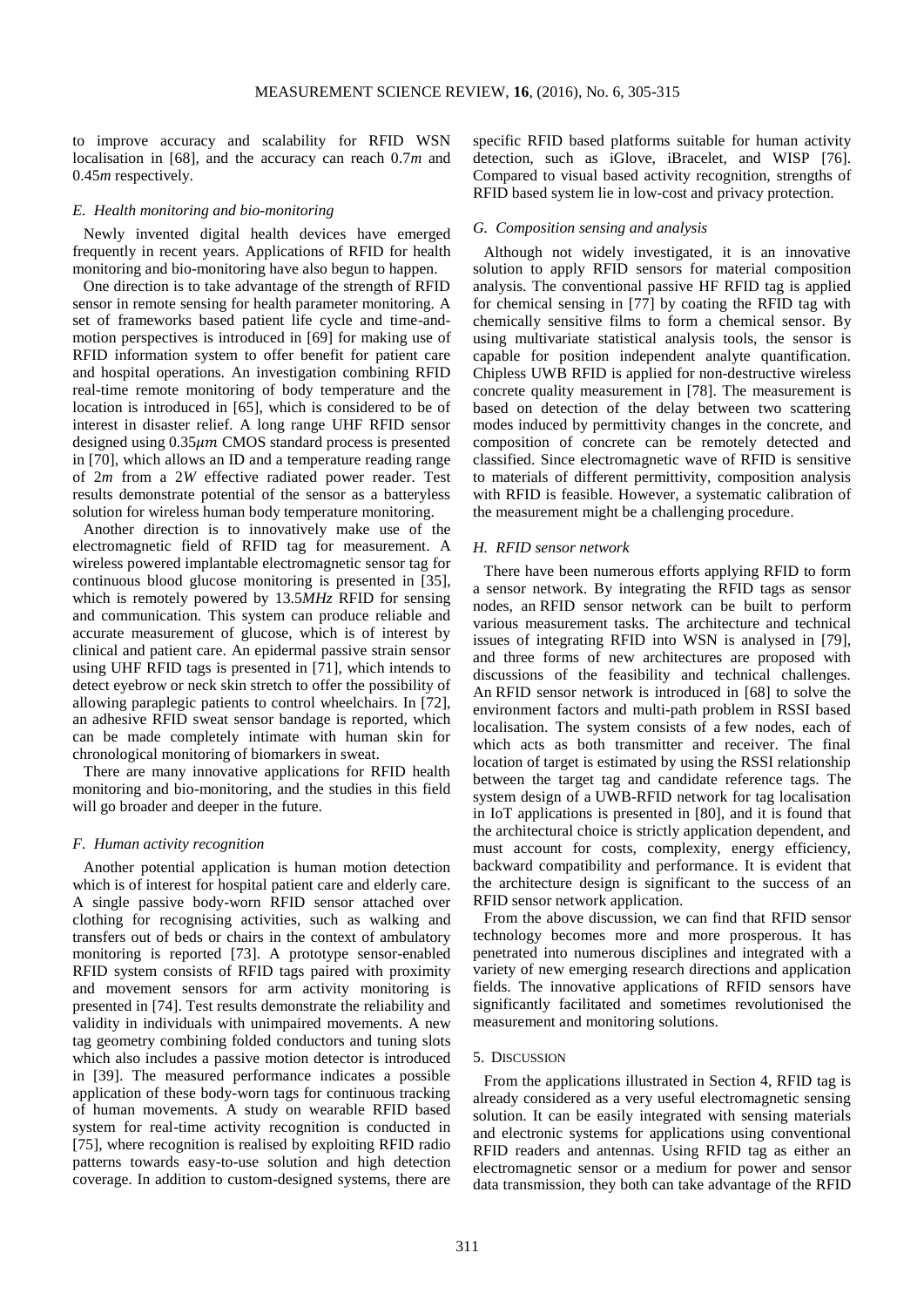tags in low-cost, batteryless, miniaturised remote sensing, and easy fabrication.

The application of RFID sensors is not limited to obtaining measurement results through electromagnetic resonance or integrating with sensing components for wireless data transmission. Investigations are bidirectional: (1) from micro-view, innovative designs have invaded to CMOS integrated circuits design to integrate sensitive material and RFID chips; (2) From macro-view, RFID sensors are used to form 2D arrays for different measurement purposes. It is also attempted to integrate with WSN towards pervasive systems for long-term and large-space monitoring.

## *A. Technical challenges*

Together with the progress of RFID sensing methods and like any newly developed technologies, some intrinsic challenges that hinder its further developments and applications exist, which are summarised as follows:

1. Calibration for accurate measurement

As is the case with any electromagnetic sensors, the RFID sensor is sensitive to ambient environment and object under test, such as temperature, ambient metal and electromagnetic radiation, and size and shape of object under test, which interact with reflection, refraction and scattering of radio waves. Suffering from the environmental affects is common to resonance based electromagnetic sensors. Therefore, the calibration is an essential but sophisticated step to achieve desired accuracy in measurement.

2. Sparsity and noise of RFID sensing

RFID sensors can perform real-time measurement for static and low speed variations. Data stream from RFID sensors is characterised by sparsity and noise due to the inherent attributes of RFID reading, which makes streaming based high-speed continuous measurement a challenging task.

3. Electromagnetic coupling in RFID sensor array

RFID array is a way to extend the spatial dimension of RFID sensor measurement, and it is a low-cost solution for 2D electromagnetic measurement. However, the electromagnetic coupling between tags results in cross sensitivity, which harms the accuracy of measurement.

4. Security for some use cases

For many sensor occasions such as healthcare assisted diagnosis, and smart home, the parameters measured might be sensitive and confidential for users. Thus, the data protection for these use scenarios is a critical issue for the systems. Since RFID sensors work in distance, security of data is an issue to be considered for some applications.

Corresponding solutions to overcome the technical challenges are being investigated and the open issues are major concerns of future studies in the related areas.

## *B. Future perspectives*

RFID sensing will stay as a hot research topic in the envisaged future. It will be integrated with new emerging technologies in material science, integrated circuits, and computer science and applied in some new fields. Some commercial components such as integrated RF-to-DC converter, programmable RFID chips, integrated SoC RFID reader chip become common, which will also promote the innovative designs and applications. The major studies of RFID sensor in the future might fall in the following topics:

## 1. Performance improvement of conventional RFID

Investigations of new RFID tags to improve the performance of RFID measurement for some special use scenarios or for common uses is a promising direction, such as low-cost tags, long distance reading solutions, data security and trust for sensitive applications, etc. For measurement purpose, integration of RFID chips with sensitive materials is a promising solution for passive and wireless measurement.

2. SoC and energy efficient RFID sensors

Integration and miniaturisation are essential parameters to electronic systems including sensors, and SoC is a very promising solution. The integrated SoC RFID circuits with ADC and sensitive materials are of interest for many applications. This is also an effective way to reduce energy consumption of the system. The miniature, ultra-low power, passive, and non-contact sensor solution can be extended to many different fields of measurement.

3. Wearable and bio-monitoring RFID sensor

Some flexible and foldable materials for fabrication of RFID antenna and substrates are enabling techniques for the wearable RFID tags. Since RFID is light-weight and small, it becomes a promising solution to stick on or embed in human body for the measurement of biomedical parameters for health monitoring and elderly care.

4. WSN, body area network, and IoT applications

RFID is considered a key building block for future IoT world, where sensors are connected for pervasive monitoring and control. RFID sensor based WSN is a promising technical approach for collaborative optimisation in some light weight monitoring systems. Body area network is a typical use case. The versatile, low-cost, and miniature RFID sensors will be of interest and play an important role in the IoT ubiquitous sensing environments.

Investigations of new materials for RFID tag, SoC systems and their applications, and the integration with new emerging technologies and computing paradigms are research focuses and key promising directions of RFID sensor technologies in the future.

#### 6. CONCLUSION

The rapid progress of batteryless RFID sensors has created tremendous opportunities for wireless measurement in a variety of areas. Applications that utilise an RFID tag as a sensor become common and some novel applications for different use cases appear overwhelmingly. Focusing on this prevalent research direction, this review paper illustrates the fundamental of RFID sensors and the enabling techniques, classifies the novel applications with typical examples, discusses the technical challenges, and outlines the future perspectives of this particular research area. This review is a timely supplement to the literature regarding RFID sensors.

Based on the reported designs and applications, we can envisage that the integration of RFID technology with many fields of science and engineering, and their practical applications will continue to expand deeply and broadly. Especially due to the strengths of low-cost, easy-to-use, and convenient integration, RFID sensors will play a very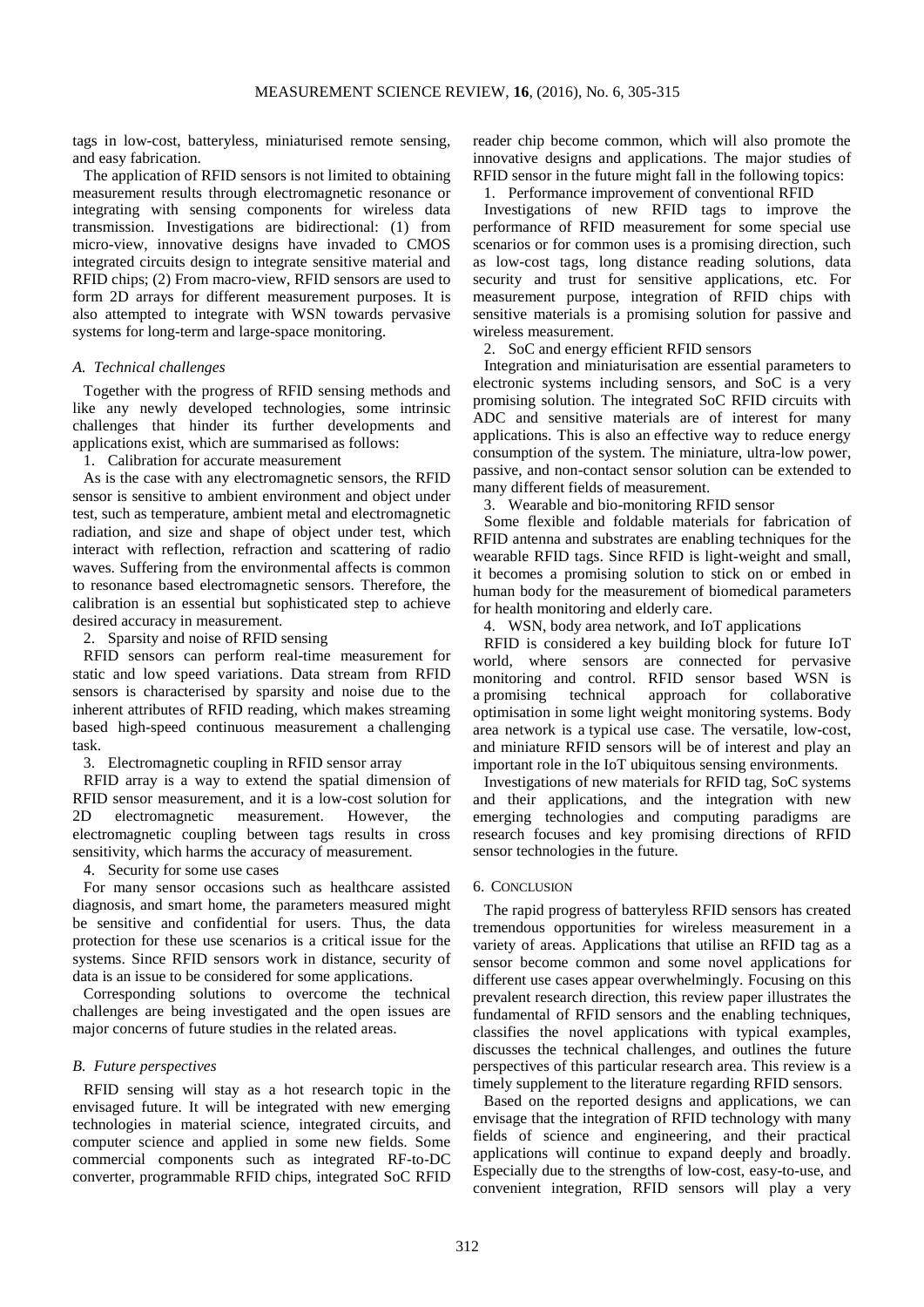important role in pervasive IoT applications in the future. The comprehensive overview of the innovative studies and in-depth analysis reported in this work will be of interest for academic and industrial communities in investigating, developing, and applying RFID for measurement purposes.

## ACKNOWLEDGMENT

The authors would like thank all staff and students in the microwave sensor laboratory of University of Manchester.

#### **REFERENCES**

- [1] Weinstein, R. (2005). RFID: A technical overview and its application to the enterprise. *IT Professional*, 7 (3), 27-33.
- [2] Lakafosis, V., Rida, A., Vyas, R., Yang, L., Nikolaou, S., Tentzeris, M.M. (2010). Progress towards the first wireless sensor networks consisting of inkjet-printed, paper-based RFID-enabled sensor tags. *Proceedings of the IEEE*, 98 (9), 1601-1609.
- [3] Meng, Z., Lu, J. (2016). A rule-based service customization strategy for smart home context-aware automation. *IEEE Transactions on Mobile Computing*, 15 (3), 558-571.
- [4] Occhiuzzi, C., Paggi, C., Marrocco, G. (2011). Passive RFID strain-sensor based on meander-line antennas. *IEEE Transactions on Antennas and Propagation*, 59 (12), 4836-4840.
- [5] Dey, S., Saha, J.K., Karmakar, N.C. (2015). Smart sensing: Chipless RFID solutions for the Internet of Everything. *IEEE Microwave Magazine*, 16 (10), 26- 39.
- [6] Gasco, F., Feraboli, P., Braun, J., Smith, J., Stickler, P., DeOto, L. (2011). Wireless strain measurement for structural testing and health monitoring of carbon fiber composites. *Composites Part A: Applied Science and Manufacturing*, 42 (9), 1263-1274.
- [7] Zhang, Y., Bai, L. (2015). Rapid structural condition assessment using radio frequency identification (RFID) based wireless strain sensor. *Automation in Construction*, 54, 1-11.
- [8] Sunny, A.I., Tian, G.Y., Zhang, J., Pal, M. (2016). Low frequency (LF) RFID sensors and selective transient feature extraction for corrosion characterisation. *Sensors and Actuators A: Physical*, 241, 34-43.
- [9] Leon-Salas, W.D., Halmen, C. (2016). A RFID sensor for corrosion monitoring in concrete. *IEEE Sensors Journal*, 16 (1), 32-42.
- [10] Bhattacharyya, R., Kalansuriya, P., Sarma, S., Karmakar, N. (2012). Towards chipless RFID-based sensing for pervasive surface crack detection. In *2012 IEEE International Conference on RFID-Technologies and Applications (RFID-TA)*. IEEE, 46-51.
- [11] Caizzone, S., Digiampaolo, E. (2015). Wireless passive RFID crack width sensor for structural health monitoring. *IEEE Sensors Journal*, 15 (12), 6767- 6774.
- [12] Li, Z., Meng, Z. (2016). A review of the radio frequency non-destructive testing for carbon-fibre composites. *Measurement Science Review*, 16 (2), 68-

76.

- [13] Nguyen, D., Phan, G., Pham, T., Le, N. (2013). A battery free RFID sensor for quality detection of food products. In *Progress in Electromagnetics Research Symposium Proceedings*. PIERS, 583-587.
- [14] Potyrailo, R.A., Nagraj, N., Tang, Z., Mondello, F.J., Surman, C., Morris, W. (2012). Battery-free radio frequency identification (RFID) sensors for food quality and safety. *Journal of Agricultural and Food Chemistry*, 60 (35), 8535-8543.
- [15] Donno, D.D., Catarinucci, L., Tarricone, L. (2014). RAMSES: RFID augmented module for smart environmental sensing. *IEEE Transactions on Instrumentation and Measurement*, 63 (7), 1701-1708.
- [16] Tarricone, L. (2013). A long-range computational RFID tag for temperature and acceleration sensing applications. *Progress in Electromagnetics Research C*, 45, 223-235.
- [17] Catarinucci, L., Colella, R., Tarricone, L. (2009). A cost-effective UHF RFID tag for transmission of generic sensor data in wireless sensor networks. *IEEE Transactions on Microwave Theory and Techniques*, 57 (5), 1291-1296.
- [18] López-Soriano, S., Parrón, J. (2015). Wearable RFID tag antenna for healthcare applications. In *2015 IEEE-APS Topical Conference on Antennas and Propagation in Wireless Communications (APWC).*  IEEE, 287-290.
- [19] Choi, B.-S., Lee, J.-W., Lee, J.-J., Park, K.T. (2011). A hierarchical algorithm for indoor mobile robot localization using RFID sensor fusion. *IEEE Transactions on Industrial Electronics*, 58 (6), 2226- 2235.
- [20] Nikitin, P.V., Rao, K.V.S. (2006). Theory and measurement of backscattering from RFID tags. *IEEE Antennas and Propagation Magazine*, 48 (6), 212-218.
- [21] EPCglobal Inc. (2013). *EPC radio-frequency identity protocols Generation-2 UHF RFID*. Version 2.0.0 Ratified.
- [22] Powercast Corporation. (2010). *P2110 - 915 MHz RF power harvester receiver*. REV A - 2014/11.
- [23] Donno, D.D., Catarinucci, L., Tarricone, L. (2014). A battery-assisted sensor-enhanced RFID tag enabling heterogeneous wireless sensor networks. *IEEE Sensors Journal*, 14 (4), 1048-1055.
- [24] Kruesi, C. (2009). Design and development of a novel 3-D cubic antenna for wireless sensor networks (WSNs) and RFID applications. *IEEE Antennas and Propagation Magazine*, 57 (10), 3293-3299.
- [25] Huber, T., et al. (2014). Ultra-low-cost RFID based on soft magnetic ribbons. *IEEE Transactions on Magnetics*, 50 (10), 1-5.
- [26] Huang, X., et al. (2015). Binder-free highly conductive graphene laminate for low cost printed radio frequency applications. *Applied Physics Letters,* 106 (20), 203105.
- [27] Shao, S., Kiourti, A., Burkholder, R.J., Volakis, J.L. (2015). Broadband textile-based passive UHF RFID tag antenna for elastic material. *IEEE Antennas and*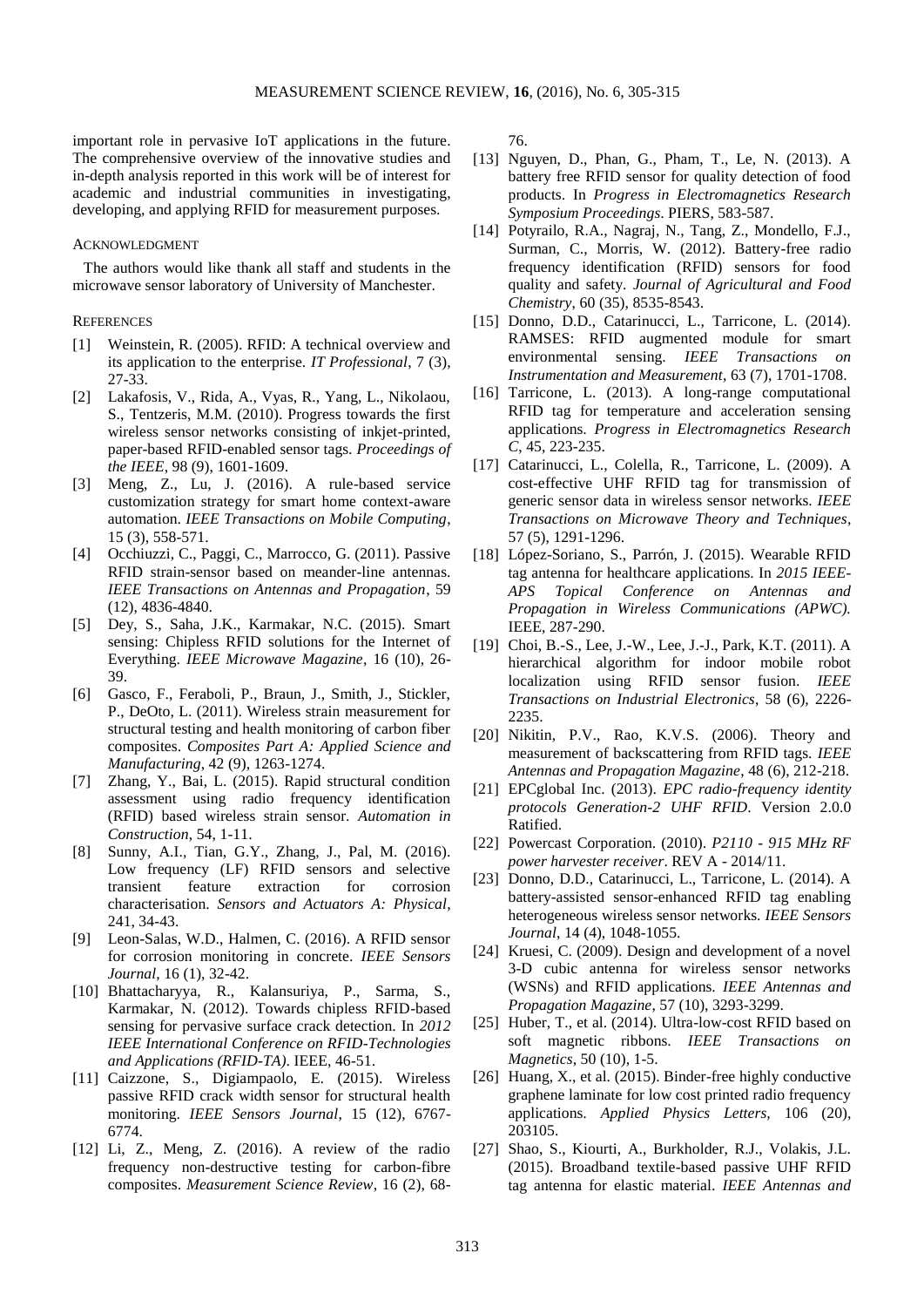*Wireless Propagation Letters*, 14, 1385-1388.

- [28] Yang, L., Martin, L.J., Staiculescu, D., Wong, C.P., Tentzeris, M.M. (2008). Conformal magnetic composite RFID for wearable RF and bio-monitoring applications. *IEEE Transactions on Microwave Theory and Techniques*, 56 (12), 3223-3230.
- [29] Tedjini, S., Karmakar, N., Perret, E., Vena, A., Koswatta, R., E-Azim, R. (2013). Hold the chips: Chipless technology, an alternative technique for RFID. *IEEE Microwave Magazine*, 14 (5), 56-65.
- [30] Kalansuriya, P., Karmakar, N.C., Viterbo, E. (2012). On the detection of frequency-spectra-based chipless RFID using UWB impulsed interrogation. *IEEE Transactions on Microwave Theory and Techniques*, 60 (12), 4187-4197.
- [31] Balbin, I., Karmakar, N.C. (2009). Phase-encoded chipless RFID transponder for large scale low cost applications. *IEEE Microwave and Wireless Components Letters*, 19 (8), 509-511.
- [32] Singh, T., Tedjini, S., Perret, E., Vena, A. (2011). A frequency signature based method for the RF identification of letters. In *2011 IEEE International Conference on RFID.* IEEE, 1-5.
- [33] You, K., Kim, H., Kim, M., Yang, Y. (2011). 900 MHz CMOS RF-to-DC converter using a crosscoupled charge pump for energy harvesting*.* In *2011 IEEE International Symposium on Radio-Frequency Integration Technology (RFIT).* IEEE, 149-152.
- [34] Ramos, A., Girbau, D., Lázaro, A., Collado, A., Georgiadis, A. (2015). Solar-powered wireless temperature sensor based on UWB RFID with selfcalibration. *IEEE Sensors Journal*, 15 (7), 3764-3772.
- [35] Xiao, Z., et al. (2015). An implantable RFID sensor tag toward continuous glucose monitoring. *IEEE Journal of Biomedical and Health Informatics,* 19 (3), 910-919.
- [36] Salmeron, J.F., et al. (2014). Design and development of sensing RFID tags on flexible foil compatible with EPC gen 2. *IEEE Sensors Journal*, 14 (12), 4361– 4371.
- [37] Law, M.K., Bermak, A., Luong, H.C. (2010). A sub-μ W embedded CMOS temperature sensor for RFID food monitoring application. *IEEE Journal of Solid-State Circuits*, 45 (6), 1246-1255.
- [38] Kellomäki, T. (2012). On-body performance of a wearable single-layer RFID tag. *IEEE Antennas and Wireless Propagation Letters*, 11, 73-76.
- [39] Occhiuzzi, C., Cippitelli, S., Marrocco, G. (2010). Modeling, design and experimentation of wearable RFID sensor tag. *IEEE Transactions on Antennas and Propagation*, 58 (8), 2490-2498.
- [40] Kalansuriya, P., Bhattacharyya, R., Sarma, S. (2013). RFID tag antenna-based sensing for pervasive surface crack detection. *IEEE Sensors Journal*, 13 (5), 1564- 1570.
- [41] Murthy, S.G.N. (2015). Batteryless Wireless RFID based embedded sensors for long term monitoring of reinforced concrete structures. In *2015 International*

*Symposium Non-Destructive Testing in Civil Engineering*, 1-8.

- [42] Kim, J., Wang, Z., Kim, W.S. (2014). Stretchable RFID for wireless strain sensing with silver nano ink. *IEEE Sensors Journal,* 14 (12), 4395-4401.
- [43] Hasani, M., Vena, A., Sydänheimo, L., Ukkonen, L., Tentzeris, M.M. (2013). Implementation of a dual interrogation mode embroidered RFID-enabled strain sensor. *IEEE Antennas and Wireless Propagation Letters*, 12, 1272-1275.
- [44] Manzari, S., Catini, A., Pomarico, G., Di Natale, C., Marrocco, G. (2014). Development of an UHF RFID chemical sensor array for battery-less ambient sensing. *IEEE Sensors Journal*, 14 (10), 3616-3623.
- [45] Occhiuzzi, C., Rida, A., Marrocco, G., Tentzeris, M.M. (2011). CNT-based RFID passive gas sensor. In *2011 IEEE MTT-S International Microwave Symposium Digest.* IEEE, 1-4.
- [46] Yang, L., Zhang, R., Staiculescu, D. (2009). A novel conformal RFID-Enabled module utilizing inkjetprinted antennas and carbon nanotubes for gasdetection applications. *IEEE Antennas and Wireless Propagation Letters*, 8, 653-656.
- [47] Jia, Y., Heiß, M., Fu, Q., Gay, N.A. (2009). A prototype RFID humidity sensor for built environment monitoring. In *International Workshop on Education Technology and Training and International Workshop on Geoscience and Remote Sensing (ETT and GRS 2008).* IEEE, 496-499.
- [48] Qi, Z., Zhuang, Y., Li, X., Liu, W., Du, Y., Wang, B. (2014). Full passive UHF RFID tag with an ultra-low power, small area, high resolution temperature sensor suitable for environment monitoring. *Microelectronics Journal*, 45 (1), 126-131.
- [49] Tan, Z., et al. (2013). A 1.2-V 8.3-nJ CMOS humidity sensor for RFID applications. *IEEE Journal of Solid-State Circuits*, 48 (10), 2469-2477.
- [50] Wu, X., Deng, F., Hao, Y., Fu, Z., Zhang, L. (2015). Design of a humidity sensor tag for passive wireless applications. *Sensors*, 15 (10), 25564-25576.
- [51] Feng, Y., Xie, L., Chen, Q., Zheng, L.-R. (2015). Low-cost printed chipless RFID humidity sensor tag for intelligent packaging. *IEEE Sensors Journal*, 15 (6), 3201-3208.
- [52] Fernandez-Salmeron, J., et al. (2015). HF RFID tag as humidity sensor: Two different approaches. *IEEE Sensors Journal*, 15 (10), 5726-5733.
- [53] Luvisi, A., Panattoni, A., Materazzi, A. (2016). RFID temperature sensors for monitoring soil solarization with biodegradable films. *Computers and Electronics in Agriculture*, 123, 135-141.
- [54] Yin, J., et al. (2010). A system-on-chip EPC Gen-2 passive UHF RFID tag with embedded temperature sensor. *IEEE Journal of Solid-State Circuits*, 45 (11), 2404-2420.
- [55] Fiddes, L.K., Chang, J., Yan, N. (2014). Electrochemical detection of biogenic amines during food spoilage using an integrated sensing RFID tag.